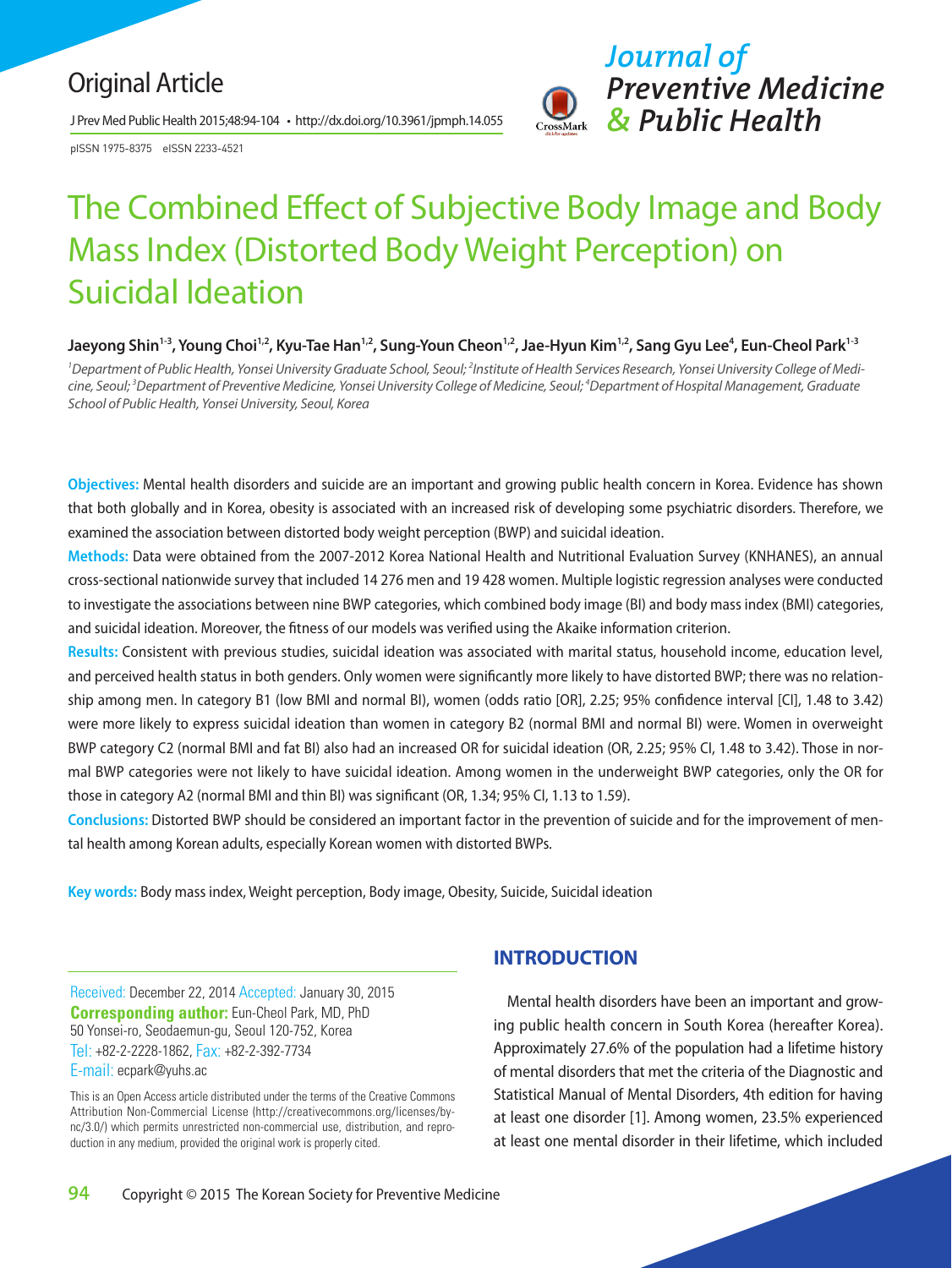12.0% who had an anxiety disorder and 9.1% who had major depressive disorder (MDD). Additionally, the annual suicide rate has steeply increased in Korea since 1997 [1]. According to the Organisation for Economic Co-operation and Development (OECD) health statistics data, the age-standardized suicide mortality rate in 2011 was 33.3 per 100 000 individuals, the highest among all OECD countries. Although the rate of increase suicidal morality has remained constant since 2009 [2].

Evidence has shown that the increasing prevalence of obesity worldwide and in Korea [3-5] is associated with an increased risk of developing psychiatric disorders [6-9]. However, most prior research has failed to simultaneously evaluate the effects of obesity-related comorbidities, lifestyle factors (smoking, alcohol consumption, and physical activity), and/or other psychosocial factors (general health status, emotional support, and life satisfaction) on mental health, even though these factors are known to affect mental health status [10,11] and contribute to the development of mental disorders [12-14]. However, some studies have found no relationship [15] or an inverse relationship between overweight/obesity and mental disorders among men [16]. Thus, the relationship between mental disorders and body mass index (BMI) remains controversial.

In this study, we aimed to examine the association of BMI and body image (BI) with suicidal ideation. In doing so, we examined the effect of objective BMI measurements, reflecting true obesity, and subjective BI to yield what we refer to here as a distorted body weight perception (BWP). BWP was used since it is challenging to investigate the association between BMI and mental disorders. Several studies have previously investigated the association between the perception of being overweight and suicidal ideation among adolescents [17]. However, few studies have investigated this relationship in adults; therefore, we attempted to examine the impact of distorted BWP on suicidal ideation in a representative population of adult Koreans.

## **METHODS**

#### **Subjects**

Data were obtained from the 2007-2012 Korea National Health and Nutritional Evaluation Survey (KNHANES), which is managed by the Korea Centers for Disease Control and Prevention and the Korean Ministry of Health and Welfare. The KNHANES is a cross-sectional nationwide survey that employs a stratified, multistage, clustered probability sampling method.

The survey is comprised of a health interview, nutritional sur-

vey, and health examination. For data collection purposes, household interviews and physical examinations were conducted. Informed consent was obtained from all participants. Since the KNHANES datasets are publicly available for research purposes, additional ethical approval by our institutional review board was not required for this study.

The total sample size from 2007 to 2012 was 50 405 participants. Of these, 12 801 participants were excluded because they were younger than 19 years of age. In addition, those with relevant missing data were also excluded, resulting in a final study sample that included 14 276 men and 19 428 women all 19 years and older.

#### **Dependent Variable**

Suicidal ideation was assessed by asking if participants had any suicidal ideation in the previous one year. Those who answered yes were considered to have suicidal ideation.

#### **Primary Independent Variables**

Nine BWP categories were made to classify participants according to their objective BMI subjective BI (Table 1). Subjective BI was assessed by asking, "In your opinion, how do you perceive your body?" Possible responses included thin, normal, or fat. BMI was classified into three categories as low (<18.5  $kg/m<sup>2</sup>$ ) normal (18.5-25 kg/m<sup>2</sup>), and high ( $\geq$ 25 kg/m<sup>2</sup>). The category combining normal weight perception and normal BMI was selected as the reference group.

#### **Covariates**

Socioeconomic and demographic factors included age, residential area, marital status, employment status, educational level, and household income. Participants were classified into six age categories: 20 to 29, 30 to 39, 40 to 49, 50 to 59, 60 to 69, and  $\geq$  70 years. Residential area was categorized as urban or rural, and marital status was categorized as married or unmarried. The highest educational level attained was categorized as elementary school, middle school, high school, and

**Table 1.** The nine categories of body weight perception by the three body image (BI) categories and three body mass index (BMI) categories

| <b>Subjective BI</b> | BMI < 18.5(1) | $18.5 \leq$ BMI $<$ 25 (2) | <b>BMI</b> $\geq$ 25 (3) |
|----------------------|---------------|----------------------------|--------------------------|
| Thin (A)             | Normal (A1)   | Under (A2)                 | Under (A3)               |
| Normal (B)           | Over $(B1)$   | Normal (B2)                | Under (B3)               |
| Fat $(C)$            | Over $(C1)$   | Over $(C2)$                | Normal (C3)              |
|                      |               |                            |                          |

The category B2 was selected as the control.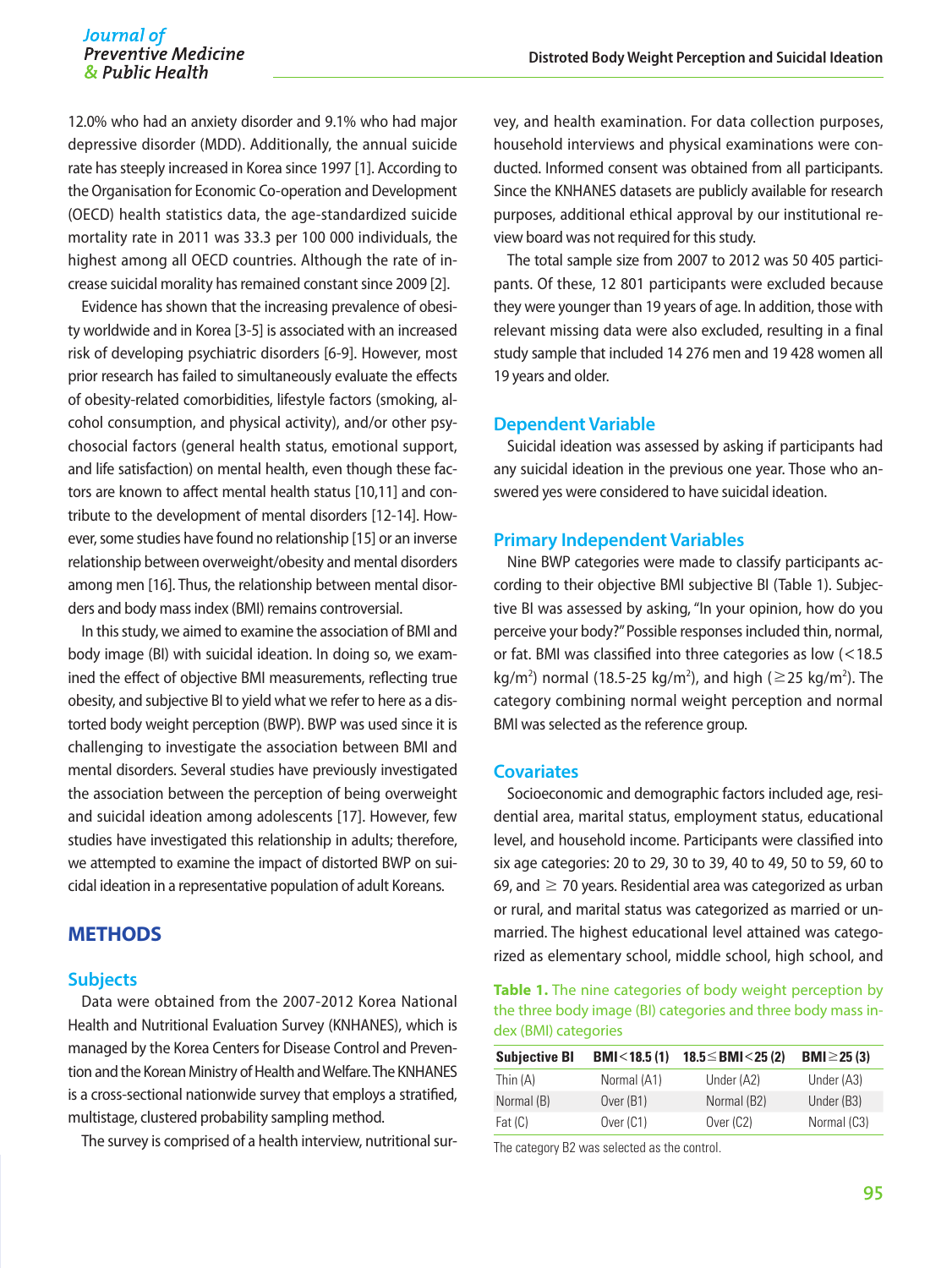#### Journal of **Preventive Medicine** & Public Health

college or higher. Household income was included as quartiles based on monthly earnings. Employment status categories were unemployed and employed.

Health-related factors included sleep duration, perceived health status, BMI, and the presence of chronic diseases such as hypertension and diabetes, which were reported only if they had been diagnosed by a physician. Perceived health status was collected as extremely good, good, moderate, bad, and extremely bad. Stress was considered either mild or severe. In addition, mental health-related factors included perceived levels of stress relating to daily life and the presence of depressive symptoms that had been diagnosed by a physician within the previous one year. The influence of the study year for each of the six collection years (2007-2012) was also considered.

#### **Statistical Analysis**

Multiple logistic regression analyses were conducted to investigate the associations between the nine BWP categories and suicidal ideation. Our models were adjusted for age, the data collection year, residential area, marital status, employment status, household income, educational level, perceived health status, sleep duration, stress level, BMI, and the presence of hypertension, diabetes, and MDD.

Moreover, we used the Akaike information criterion to verify the adequacy of these models with BMI only, BI only, and the combined BWP as the independent variables. Odds ratios (OR) with a 95% confidence intervals (CI) were calculated. Statistical significance was set at *p*<0.05. Statistical analyses were performed using SAS version 9.3 (SAS Institute Inc., Cary, NC, USA).

### **RESULTS**

#### **Demographic Characteristics**

Table 2 shows the demographic characteristics of the sample. A total of 1573 men (11.0%) and women (20.3%) reported having suicidal ideation during the twelve months prior to the survey, while 12 703 men and 15 481 women did not. Five men and four women matched the BWP category C1, which included those who were in the overweight BWP category but had a low BMI; none of these subjects expressed suicidal ideation.

#### **Multiple Logistic Regression Analysis**

The results of the multiple logistic regression analysis are presented in Tables 3 and 4. Table 3 depicts the ORs for suicidal ideation across age, the data collection year, residential area, mari-

tal status, employment status, household income, educational level, perceived health status, sleep duration, hypertension, diabetes, MDD, stress levels, and BMI. In Table 4, the nine BWP categories were rearranged as underweight BWP (A2, A3, and B3), normal BWP (A1, B2, and C3), and overweight BWP (B1, C1, and C2). Because none of the participants in C1 expressed suicidal ideation, it was not possible to calculate the OR for this group.

Married participants were more likely to express suicidal ideation than were unmarried participants for both men (OR, 1.84; 95% CI, 1.37 to 2.46) and women (OR, 1.42; 95% CI, 1.15 to 1.76). In addition, employed men were less likely to express suicidal ideation (OR, 0.71; 95% CI, 0.59 to 0.86) than were unemployed men.

In terms of household income, the ORs for suicidal ideation for both men and women were very similar. Relative to the lowest quartile group, the ORs for suicidal ideation were 0.88 (95% CI, 0.72 to 1.08) for men and 0.83 (95% CI, 0.73 to 0.96) for women in the second lowest quartile, 0.72 (95% CI, 0.58 to 0.90) for men and 0.85 (95% CI, 0.73 to 0.98) for women in the third lowest quartile, and 0.68 (95% CI, 0.54 to 0.87) for men and 0.63 (95% CI, 0.53 to 0.74) for women in the highest quartile.

Suicidal ideation was also influenced by education level in both genders. The likelihood of suicidal ideation decreased as the level of education increased; thus, men (OR, 0.73; 95% CI, 0.58 to 0.94) and women with a middle school education (OR, 0.76; 95% CI, 0.63 to 0.90) were less likely to express suicidal ideation than men and women with only an elementary school education were. Men (OR, 0.63; 95% CI, 0.51 to 0.78) and women with a high school education showed an even lower likelihood (OR, 0.60; 95% CI, 0.51 to 0.71) of suicidal ideation, followed by men (OR, 0.51; 95% CI, 0.40 to 0.65) and women with a college education or higher (OR, 0.43; 95% CI, 0.35 to 0.53).

Participants who reported being in excellent health (for men: OR, 0.18; 95% CI, 0.11 to 0.29, and women: OR, 0.26; 95% CI, 0.18 to 0.37) or very good health according to the self-rated survey questions (for men: OR, 0.21; 95% CI, 0.15 to 0.31, and women: OR, 0.28; 95% CI, 0.23 to 0.35) were less likely to express suicidal ideation. Furthermore, men (OR, 4.56; 95% CI, 3.91 to 5.32) and women (OR, 4.47; 95% CI, 4.06 to 4.93) with very high levels of stress were more likely to express suicidal ideation than those with mild stress were.

Among the prevalent diseases investigated, only MDD showed a strong positive association with suicidal ideation (men: OR, 5.11; 95% CI, 3.42 to 7.62, women: OR, 2.75; 95% CI, 2.30 to 3.29).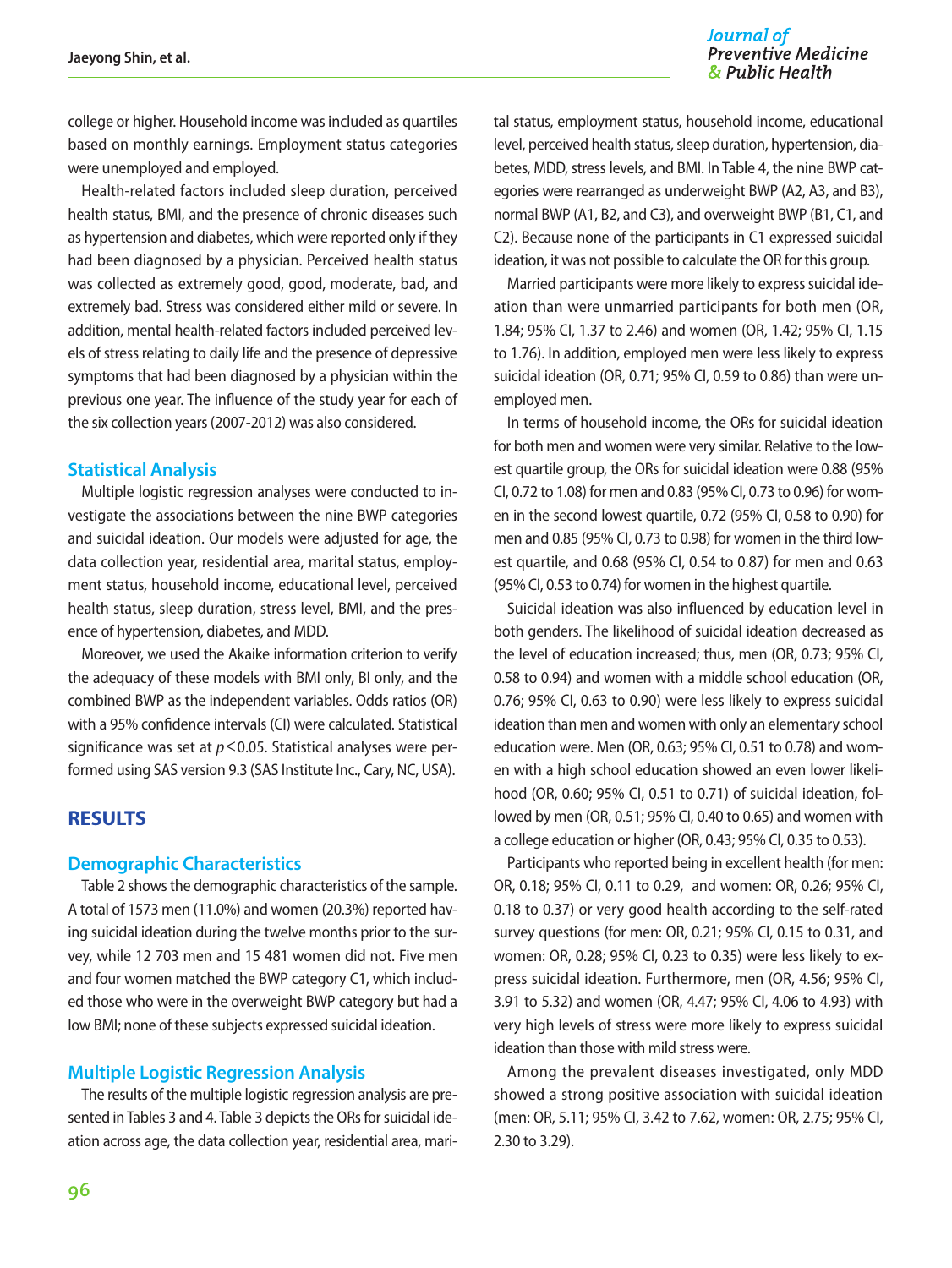#### **Table 2.** Demographic characteristics and the presence of suicidal ideation by gender

|                              | <b>Women</b>   |                 |              | Men        |                |                 |              |            |
|------------------------------|----------------|-----------------|--------------|------------|----------------|-----------------|--------------|------------|
|                              | <b>Absence</b> | <b>Presence</b> | <b>Total</b> | $p$ -value | <b>Absence</b> | <b>Presence</b> | <b>Total</b> | $p$ -value |
| Age (y)                      |                |                 |              | < 0.001    |                |                 |              | < 0.001    |
| 20-29                        | 1817 (80.8)    | 433 (19.2)      | 2250         |            | 1508 (92.7)    | 119(7.3)        | 1627         |            |
| 30-39                        | 3325 (85.2)    | 577 (14.8)      | 3902         |            | 2502 (91.9)    | 221 (8.1)       | 2723         |            |
| 40-49                        | 3045 (84.0)    | 581 (16.0)      | 3626         |            | 2518 (90.8)    | 255(9.2)        | 2773         |            |
| 50-59                        | 2924 (82.1)    | 639 (17.9)      | 3563         |            | 2279 (88.3)    | 301(11.7)       | 2580         |            |
| 60-69                        | 2391 (76.0)    | 753 (24.0)      | 3144         |            | 2180 (87.7)    | 305(12.3)       | 2485         |            |
| $\geq 70$                    | 1979 (67.2)    | 964 (32.8)      | 2943         |            | 1716 (82.2)    | 372 (17.8)      | 2088         |            |
| Residential area             |                |                 |              | < 0.001    |                |                 |              | < 0.001    |
| Urban                        | 12 023 (80.8)  | 2856 (19.2)     | 14 879       |            | 9700 (89.7)    | 1113 (10.3)     | 10813        |            |
| Rural                        | 6458 (85.5)    | 1091 (14.5)     | 7549         |            | 3003 (86.7)    | 460 (13.3)      | 3463         |            |
| Marital status               |                |                 |              | 0.73       |                |                 |              | 0.42       |
| Married                      | 13 812 (79.6)  | 3529 (20.4)     | 17 341       |            | 10 755 (88.9)  | 1344 (11.1)     | 12 099       |            |
| Single                       | 1669 (80.0)    | 418 (20.0)      | 2087         |            | 1948 (89.5)    | 229 (10.5)      | 2177         |            |
| Job status                   |                |                 |              | < 0.001    |                |                 |              | < 0.001    |
| Unemployed                   | 7955 (77.9)    | 2253 (22.1)     | 10 208       |            | 2972 (83.7)    | 579 (16.3)      | 3551         |            |
| Employed                     | 7526 (81.6)    | 1694 (18.4)     | 9220         |            | 9731 (90.7)    | 994 (9.3)       | 10725        |            |
| Sleep hours (h)              |                |                 |              | < 0.001    |                |                 |              | < 0.001    |
| $<\!6$                       | 2391 (70.9)    | 983 (29.1)      | 3374         |            | 1563 (82.7)    | 328 (17.3)      | 1891         |            |
| $6-8$                        | 11 844 (82.1)  | 2580 (17.9)     | 14 4 24      |            | 10 257 (90.4)  | 1084 (9.6)      | 11 341       |            |
| $\geq 8$                     | 1246 (76.4)    | 384 (23.6)      | 1630         |            | 883 (84.6)     | 161 (15.4)      | 1044         |            |
| House income                 |                |                 |              | < 0.001    |                |                 |              | < 0.001    |
| 10 (lowest)                  | 2916 (68.8)    | 1323 (31.2)     | 4239         |            | 2140 (80.8)    | 510 (19.2)      | 2650         |            |
| 20 (second lowest)           | 3874 (78.7)    | 1051 (21.3)     | 4925         |            | 3183 (87.7)    | 446 (12.3)      | 3629         |            |
| 30 (third lowest)            | 4229 (82.5)    | 898 (17.5)      | 5127         |            | 3637 (91.8)    | 327 (8.2)       | 3964         |            |
| 40 (highest)                 | 4462 (86.9)    | 675(13.1)       | 5137         |            | 3743 (92.8)    | 290 (7.2)       | 4033         |            |
| <b>Educational level</b>     |                |                 |              | < 0.001    |                |                 |              | < 0.001    |
| Elementary school            | 4579 (70.3)    | 1931 (29.7)     | 6510         |            | 2194 (80.2)    | 541 (19.8)      | 2735         |            |
| Middle school                | 1629 (81.0)    | 383 (19.0)      | 2012         |            | 1513 (87.2)    | 223 (12.8)      | 1736         |            |
| High school                  | 5127 (83.7)    | 1000 (16.3)     | 6127         |            | 4609 (90.7)    | 473 (9.3)       | 5082         |            |
| College or over              | 4146 (86.8)    | 633 (13.2)      | 4779         |            | 4387 (92.9)    | 336(7.1)        | 4723         |            |
| Perceived health status      |                |                 |              | < 0.001    |                |                 |              | < 0.001    |
| Excellent                    | 610 (89.6)     | 71(10.4)        | 681          |            | 750 (93.8)     | 50(6.3)         | 800          |            |
| Very good                    | 4974 (86.9)    | 753 (13.1)      | 5727         |            | 4676 (93.1)    | 345 (6.9)       | 5021         |            |
| Good                         | 6758 (83.8)    | 1308 (16.2)     | 8066         |            | 5386 (90.5)    | 566 (9.5)       | 5952         |            |
| Poor                         | 2726 (67.5)    | 1312 (32.5)     | 4038         |            | 1677 (78.5)    | 460 (21.5)      | 2137         |            |
| Very poor                    | 413 (45.1)     | 503 (54.9)      | 916          |            | 214(58.5)      | 152 (41.5)      | 366          |            |
| The presence of hypertension |                |                 |              | < 0.001    |                |                 |              | < 0.001    |
| $\rm No$                     | 12 325 (81.3)  | 2832 (18.7)     | 15 157       |            | 9975 (89.7)    | 1141 (10.3)     | 11 116       |            |
| Yes                          | 3156 (73.9)    | 1115 (26.1)     | 4271         |            | 2728 (86.3)    | 432 (13.7)      | 3160         |            |
| The presence of diabetes     |                |                 |              | < 0.001    |                |                 |              | < 0.001    |
| N <sub>o</sub>               | 14 468 (80.4)  | 3526 (19.6)     | 17 994       |            | 11 563 (89.4)  | 1367 (10.6)     | 12 930       |            |
| Yes                          | 1013 (70.6)    | 421 (29.4)      | 1434         |            | 1140 (84.7)    | 206 (15.3)      | 1346         |            |
| The presence of major        |                |                 |              |            |                |                 |              |            |
| depressive disorder          |                |                 |              | < 0.001    |                |                 |              | < 0.001    |
| $\rm No$                     | 14 873 (81.1)  | 3461 (18.9)     | 18 3 34      |            | 12 568 (89.5)  | 1471 (10.5)     | 14 0 39      |            |
| Yes                          | 608 (55.6)     | 486 (44.4)      | 1094         |            | 135 (57.0)     | 102(43.0)       | 237          |            |
| Level of stress              |                |                 |              | < 0.001    |                |                 |              | < 0.001    |
| High                         | 3481 (60.4)    | 2287 (39.6)     | 5768         |            | 2653 (76.5)    | 813 (23.5)      | 3466         |            |
| Low                          | 12 000 (87.8)  | 1660 (12.2)     | 13 660       |            | 10 050 (93.0)  | 760 (7.0)       | 10810        |            |
|                              |                |                 |              |            |                |                 |              |            |

(Continued to the next page)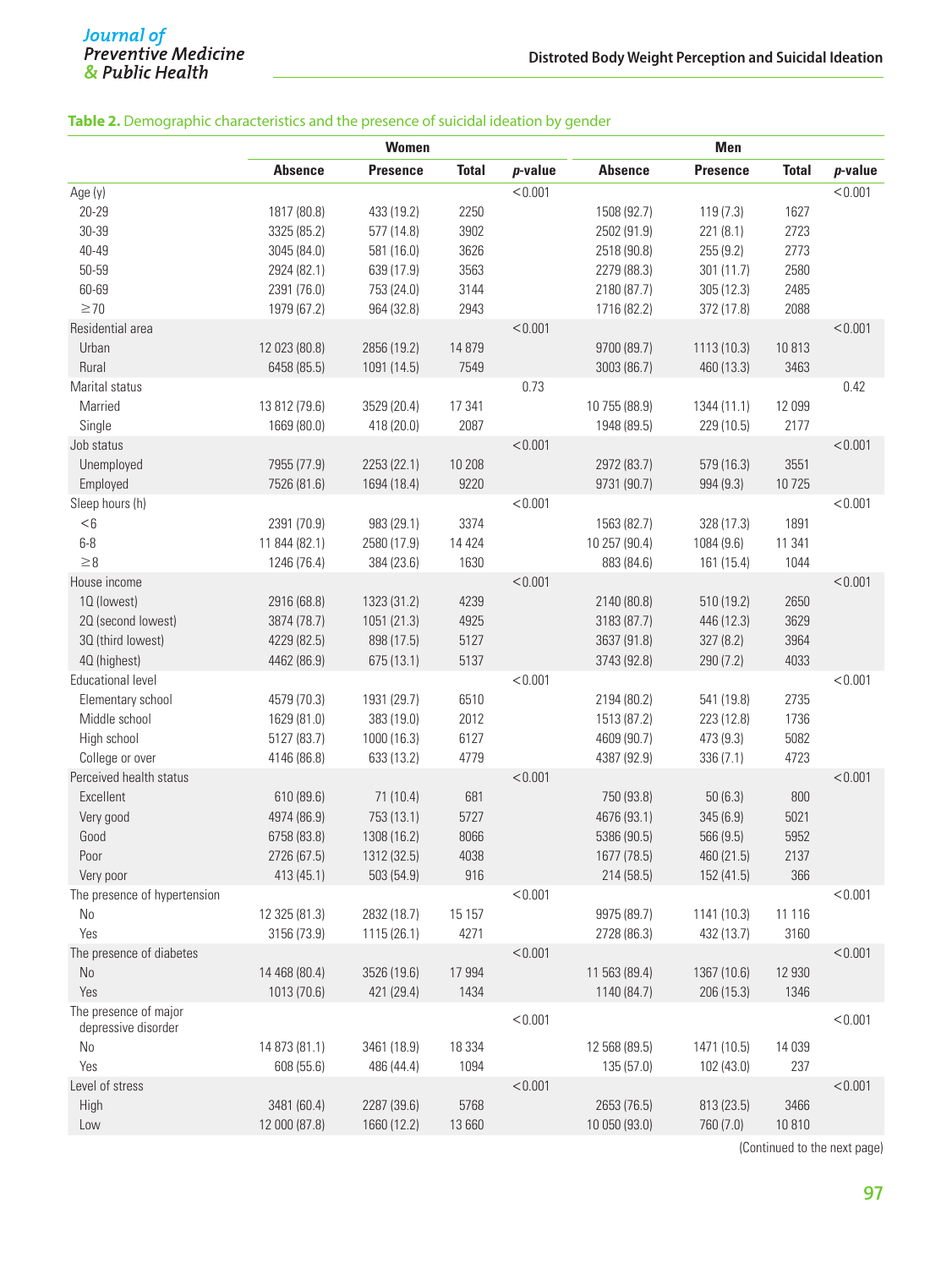#### **Table 2.** Continued from the previous page

|                                            | <b>Women</b>   |                 |              | <b>Men</b> |                |                 |              |                 |
|--------------------------------------------|----------------|-----------------|--------------|------------|----------------|-----------------|--------------|-----------------|
|                                            | <b>Absence</b> | <b>Presence</b> | <b>Total</b> | $p$ -value | <b>Absence</b> | <b>Presence</b> | <b>Total</b> | <i>p</i> -value |
| The difference in BI                       |                |                 |              | < 0.001    |                |                 |              | < 0.001         |
| A1: low BMI and skinny BI (N)              | 652 (78.7)     | 176 (21.3)      | 828          |            | 359 (84.5)     | 66 (15.5)       | 425          |                 |
| A2: middle BMI and skinny BI (U)           | 1330 (70.8)    | 549 (29.2)      | 1879         |            | 2284 (86.6)    | 354 (13.4)      | 2638         |                 |
| A3: high BMI and skinny BI (U)             | 100 (62.9)     | 59 (37.1)       | 159          |            | 42 (82.4)      | 9(17.6)         | 51           |                 |
| B1: low BMI and normal BI (0)              | 172 (75.4)     | 56 (24.6)       | 228          |            | 22 (73.3)      | 8(26.7)         | 30           |                 |
| B2: normal BMI and normal BI (N)           | 5567 (83.4)    | 1112 (16.6)     | 6679         |            | 4362 (89.7)    | 499 (10.3)      | 4861         |                 |
| B3: high BMI and normal BI (U)             | 678 (77.8)     | 193 (22.2)      | 871          |            | 895 (88.8)     | 113(11.2)       | 1008         |                 |
| $C1$ : low BMI and fat BI $(0)$            | 4(100.0)       | (0.0)           | 4            |            | 5(100.0)       | (0.0)           | 5            |                 |
| C <sub>2</sub> : normal BMI and fat BI (0) | 3284 (81.3)    | 755 (18.7)      | 4039         |            | 1153 (88.7)    | 147(11.3)       | 1300         |                 |
| C3: high BMI and fat BI (N)                | 3694 (77.9)    | 1047 (22.1)     | 4741         |            | 3581 (90.5)    | 377(9.5)        | 3958         |                 |
| Total                                      | 15 481 (79.7)  | 3947 (20.3)     | 19 4 28      |            | 12 703 (89.0)  | 1573 (11.0)     | 14 276       |                 |

Values are presented as number (%).

Data were adjusted for study year and BMI.

BI, body image; BMI, body mass index; N, normal body weight perception; U, underweight body weight perception; O, overweight body weight perception.

#### **Table 3.** Multiple logistic regression analysis of suicidal ideation by gender

|                    | <b>Women</b>           | <b>Men</b>              |
|--------------------|------------------------|-------------------------|
| Age (y)            |                        |                         |
| 20-29              | 1.00                   | 1.00                    |
| 30-39              | 1.00(0.80, 1.25)       | 1.80 (1.28, 2.53)***    |
| $40 - 49$          | 1.06 (0.84, 1.35)      | 2.52 (1.72, 3.67)***    |
| 50-59              | 0.83(0.64, 1.09)       | 2.82 (1.89, 4.21)***    |
| 60-69              | 0.89(0.67, 1.19)       | 2.42 (1.58, 3.73)***    |
| $\geq 70$          | 1.26 (0.93, 1.70)      | 2.67 (1.70, 4.20)***    |
| Residential area   |                        |                         |
| Urban              | 1.00                   | 1.00                    |
| Rural              | 0.92(0.81, 1.04)       | 1.11(0.93, 1.31)        |
| Marital status     |                        |                         |
| Married            | 1.00                   | 1.00                    |
| Single             | $1.42(1.15, 1.76)^{*}$ | $1.84(1.37, 2.46)$ ***  |
| Job status         |                        |                         |
| Unemployed         | 1.00                   | 1.00                    |
| Employed           | 0.92(0.83, 1.02)       | $0.71$ (0.59, 0.86)***  |
| Sleep hours (h)    |                        |                         |
| $<$ 6              | 1.09(0.97, 1.24)       | 1.19(0.98, 1.45)        |
| $6-8$              | 1.00(1.00, 1.00)       | 1.00(1.00, 1.00)        |
| $\geq 8$           | 1.14(0.96, 1.35)       | 1.23 (0.95, 1.58)       |
| House income       |                        |                         |
| 10 (lowest)        | 1.00                   | 1.00                    |
| 20 (second lowest) | $0.83(0.73, 0.96)$ *   | 0.88(0.72, 1.08)        |
| 30 (third lowest)  | $0.85(0.73, 0.98)$ *   | $0.72$ (0.58, 0.90)*    |
| 40 (highest)       | $0.63(0.53, 0.74)$ *** | $0.68(0.54, 0.87)$ *    |
|                    |                        | (Continued to the next) |

#### **Table 3.** Continued

|                                              | <b>Women</b>           | <b>Men</b>              |
|----------------------------------------------|------------------------|-------------------------|
| Educational level                            |                        |                         |
| Elementary school                            | 1.00                   | 1.00                    |
| Middle school                                | $0.76(0.63, 0.90)$ *** | $0.73(0.58, 0.94)$ *    |
| High school                                  | $0.60(0.51, 0.71)$ *** | $0.63(0.51, 0.78)$ ***  |
| College or over                              | $0.43(0.35, 0.53)$ *** | $0.51$ (0.40, 0.65)***  |
| Perceived health status                      |                        |                         |
| <b>Fxcellent</b>                             | $0.26$ (0.18, 0.37)*** | $0.18(0.11, 0.29)$ ***  |
| Very good                                    | $0.28(0.23, 0.35)$ *** | $0.21$ (0.15, 0.31)***  |
| Good                                         | $0.32$ (0.26, 0.40)*** | $0.27$ (0.19, 0.38)***  |
| Poor                                         | $0.51$ (0.42, 0.62)*** | $0.45(0.32, 0.64)$ ***  |
| Very poor                                    | 1.00                   | 1.00                    |
| The presence of hypertension                 |                        |                         |
| No                                           | 1.00                   | 1.00                    |
| Yes                                          | 0.90(0.76, 1.07)       | 0.91(0.71, 1.18)        |
| The presence of diabetes                     |                        |                         |
| N <sub>0</sub>                               | 1.00                   | 1.00                    |
| Yes                                          | 0.93(0.79, 1.11)       | 1.13(0.90, 1.42)        |
| The presence of major<br>depressive disorder |                        |                         |
| Absence                                      | 1.00                   | 1 <sub>00</sub>         |
| Presence                                     | $2.75(2.30, 3.29)$ *** | $5.11(3.42, 7.62)$ ***  |
| Level of stress                              |                        |                         |
| High                                         | $4.47(4.06, 4.93)$ *** | $4.56$ (3.91, 5.32) *** |
| Low                                          | 1.00                   | 1.00                    |

Values are presented as odds ratio (95% confidence interval).

These data were adjusted for study year, body mass index, and body weight perception.

\**p*<0.05, \*\*\**p*<0.001.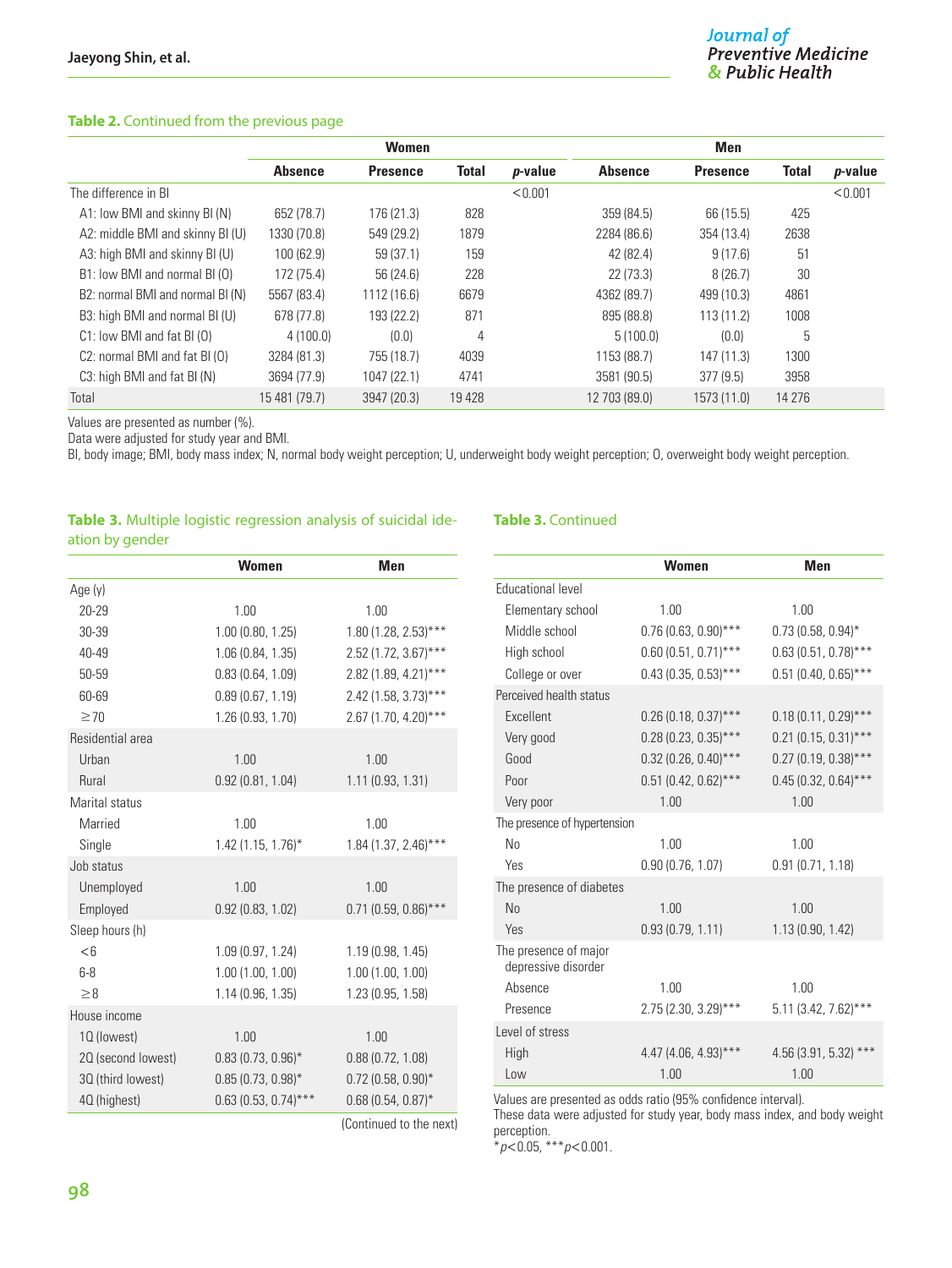**Table 4.** Multiple logistic regression analysis of suicidal ideation by gender according to BWP as determined by subjective BI and BMI measures

| <b>BWP</b>      | BI     | <b>BMI</b> category | Category <sup>1</sup> | <b>Women</b>           | <b>Men</b>               |
|-----------------|--------|---------------------|-----------------------|------------------------|--------------------------|
| Underestimation | Thin   | Middle              | A2                    | $1.34(1.13, 1.59)$ *** | 1.05(0.84, 1.31)         |
|                 | Thin   | High                | A <sub>3</sub>        | 1.39(0.79, 2.43)       | 1.64(0.56, 4.8)          |
|                 | Normal | High                | B <sub>3</sub>        | 0.94(0.71, 1.26)       | 0.98(0.72, 1.33)         |
| Normal          | Thin   | Low                 | A <sub>1</sub>        | 1.2(0.93, 1.55)        | 1.3(0.83, 2.03)          |
|                 | Normal | Middle              | B <sub>2</sub>        | 1.00                   | 1.00                     |
|                 | Fat    | <b>High</b>         | C <sub>3</sub>        | 1.09(0.89, 1.34)       | 0.84(0.65, 1.09)         |
| Overestimation  | Normal | Low                 | B <sub>1</sub>        | $2.25(1.48, 3.42)$ *** | 1.2(0.49, 2.95)          |
|                 | Fat    | Middle              | C <sub>2</sub>        | $1.28(1.11, 1.48)$ *** | 1.14(0.89, 1.47)         |
|                 | Fat    | Low                 | C <sub>1</sub>        |                        | $\overline{\phantom{a}}$ |

Values are presented as odds ratio (95% confidence interval).

All the other variables including age, residential area, marital status, job status, sleep hours, house income, educational level, perceived health status, the presence of hypertension, the presence of diabetes, the presence of major depressive disorder, year, and level of stress are adjusted for the odds ratio for suicidal ideation.

BWP, body weight perception; BI, body image; BMI, body mass index.

1 These categories are reported in Table 1.

\*\*\* *p*<0.001.

In the fully adjusted models, all women with an overweight BWP were significantly more likely to have suicidal ideation (Table 4 and Supplemental Table 1). In addition, women in category B1 (low BMI and normal BI) had a higher OR for suicidal ideation (OR, 2.25; 95% CI, 1.48 to 3.42) than the control category B2 (normal BMI and BI) did. However, no relationship was found in men (OR, 1.20; 95% CI, 0.49 to 2.95) (*p*<0.001) in category BI. Women in category C2 (normal BMI and fat BI) were also more likely to express suicidal ideation (OR, 1.28; 95% CI, 1.11 to 1.48) than women in C1 were.

No significant differences were found for men or women with normal BWP. For women with underweight BWP, the OR in category A2 (normal BMI and thin BI) showed an increased likelihood of having suicidal ideation (OR, 1.34; 95% CI, 1.13 to 1.59). Thus, only three BWP categories were significantly related to suicidal ideation in women, and none were significantly related in men.

#### **Model Fitness**

 The results of the Akaike information criterion analysis suggested that the model using both BMI and BI was superior to the one using only BMI and the one using only BI (Table 5). Although the fitness of these models was not significantly different, the difference between the model using both BMI and BI and only BMI was larger than that between both BMI and BI and only BWP.

#### **Table 5.** The fitness of models including both BMI and BWP, only BWP, and only BMI according to the AIC

| <b>Models</b>            | <b>AIC</b>   |               |              |  |  |
|--------------------------|--------------|---------------|--------------|--|--|
|                          | <b>Total</b> | Men           | <b>Women</b> |  |  |
| <b>BWP</b>               | 24 755 172   | 9 7 0 4 0 9 3 | 14 882 892   |  |  |
| <b>BMI</b> and <b>BI</b> | 24 787 467   | 9 7 1 3 5 1 7 | 14 908 230   |  |  |
| BI only                  | 24 801 575   | 9 7 1 5 3 4 9 | 14 912 369   |  |  |
| <b>BMI</b> only          | 24 799 963   | 9 7 1 3 5 9 7 | 14 926 893   |  |  |

AIC, Akaike information criterion; BMI, body mass index; BWP body weight perception; BI, body image.

## **DISCUSSION**

Suicidal ideation was found to be associated with not only socioeconomic variables such as marital status, household income level, and educational level but also health-related variables such as the presence of MDD, routine stress, and perceived health status. Several other studies have also supported associations between socioeconomic and mental health-related factors with suicidal ideation [18-21]. Inder et al. [18] identified determinants of suicidal ideation and suicide attempts using data from the 2007 National Survey of Mental Health and Wellbeing (n=8463) in Australia [18]. According to their study, psychiatric disorders were the main determinant of 12-month and lifetime suicidal ideation as well as lifetime suicide attempts. Moreover, marital status, employment status, perceived financial adversity, and mental health service use were also important determinants; these findings were consistent with our results. Lee et al. [19] also studied differential associations of so-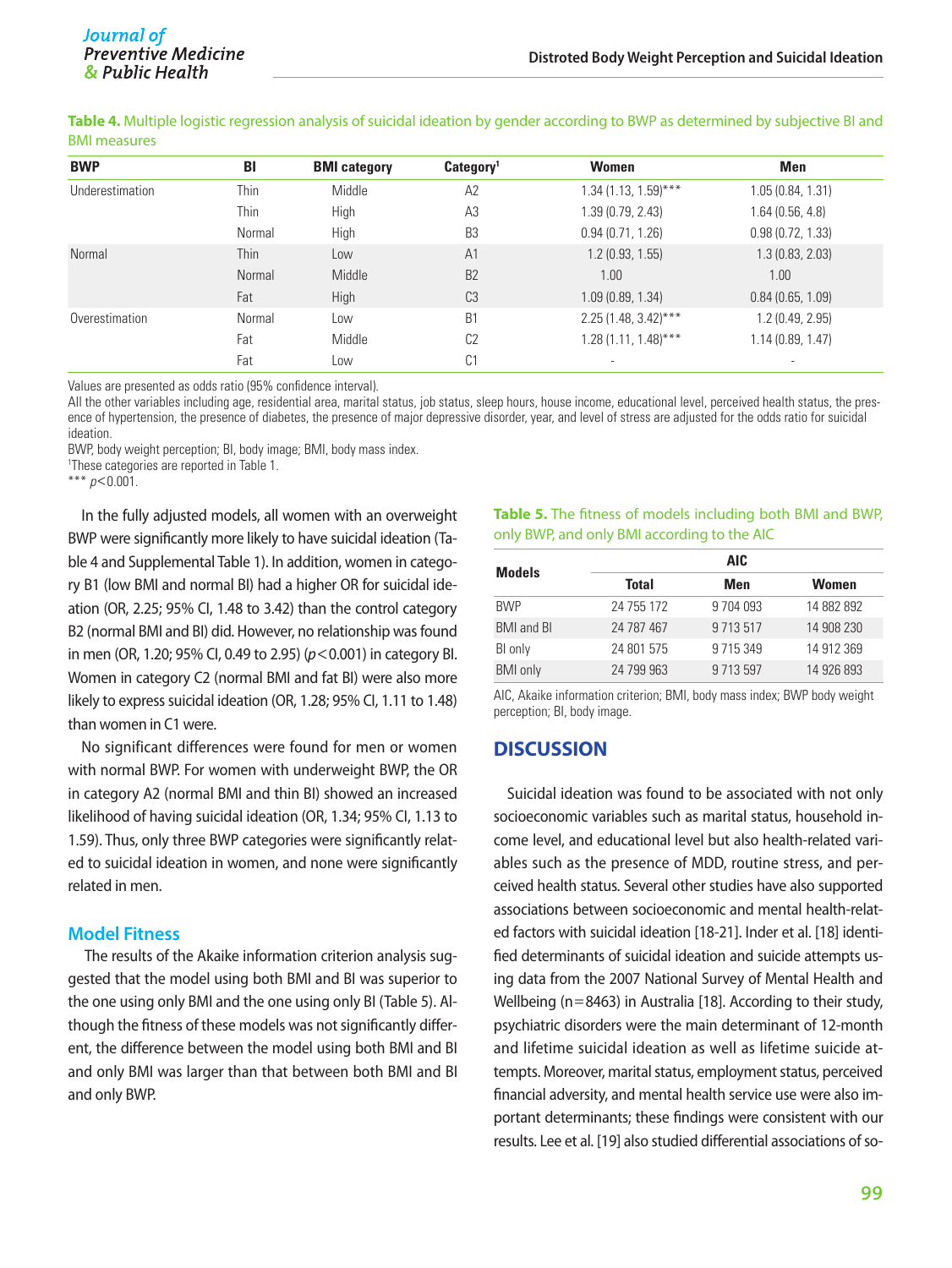#### Journal of **Preventive Medicine** & Public Health

cio-economic status with gender- and age-defined suicidal ideation among Korean adults and elderly using the KNHANES from 2007 to 2012. They found that household income was the main protective factor for women and those aged 25 to 44 years and that educational attainment was protective for individuals aged > 65 years. In another report from Korea, the relationship between sleep duration and suicidal ideation formed a U-shaped curve [22]. However, in the present study we did not find a statistically meaningful association between sleep duration and suicidal ideation, despite finding a similar U-shaped pattern in the ORs.

When investigating BWP, it was deemed necessary to examine suicidal ideation and its related factors by gender. Chin et al. [23] have suggested that the development of a suicide prevention program for Korean adults requires different approaches for each gender. For example, for working men aged 45 to 54 years, the focus should be on the management of work-related stress and depression, while community support programs might substantially help women who are less educated, are not formally employed, and/or experience a great deal of stress and depression. Although their study had a robust methodology, they did not consider the possibility that distorted BI might induce stress and/or even foster suicidal ideation.

Therefore, we examined BWP to understand the impact of BI on suicidal ideation. Several studies have examined the association between BWP and suicidal ideation [17,21,24-27]. Lee and Seo [28] studied the trajectory of suicidal ideation in relation to BWP from adolescence to young adulthood using representative data from four waves (1995-2008) of the National Longitudinal Study of Adolescent Health from the US. In general, they found that suicidal ideation tended to decrease with age. However, participants who perceived themselves as overweight were more likely to think about committing suicide than those who perceived themselves as normal weight were, and this was especially true among young girls, even after controlling for rigorously measured depressive symptoms. According to a study of Korean adolescents, a significantly higher proportion of girls reported suicidal ideation and suicide attempts than did boys. Factors associated with suicidal ideation were overestimating one's weight (vs. an accurate estimation) and reporting behaviors to lose or gain weight (vs. no weight control) among boys, and overestimating one's weight and attempting to lose weight were associated factors among girls [24]. Another study of elementary students between twelve to thirteen years old found that body image distortion may lead to stress, depression, and

undesirable dieting behavior [21]. Compared to participants without distorted BIs, the group that overestimated their weight demonstrated a greater interest in weight control, expressed dissatisfaction with body weight, presented unhealthy reasons to lose weight, and had higher scores for the survey items "feeling sad when comparing own body with others" and "easily getting annoyed and tired," even though these children had similar obesity indices as the children without distorted BIs did [21].

However, the majority of these studies targeted adolescents rather than adults. Thus, a study of the general population was needed. Kim et al. [26] studied the effect of weight perception on suicidal ideation among young Korean women using data from the 2001 and 2005 KNHANES. Overweight women were more likely to think about suicide than their normal-weight counterparts were in both study years. However, in both study years, the association between overweight and suicidal ideation was not significant when perceived weight was taken into account. Therefore, the difference between the results of the above study and the present study might be due to differences between the data collection years and the targeted age groups. In addition, Kim et al. [25] did not analyze the effect of BWP by combining the effect of BI and BMI as we have done. On the other hand, we divided each of the three BWP categories into three groups based on the actual BMI measurement anticipating that these differences may yield meaningful statistical outcomes in our study.

Another similar study examining the role of BWP in the general population was conducted in 2011 in Korea [26]. Kim et al [25]. examined the effects of actual and perceived body weight on unhealthy weight control behaviors and depressed mood. They found that women who perceived themselves to be heavier than their actual BMIs appeared more likely to engage in unhealthy weight control behaviors (OR, 1.44; 95% CI, 1.14 to 1.83). Furthermore, women with a distorted BWP, whether an underestimation (OR, 1.49; 95% CI, 1.09 to 2.03) or overestimation of their BMI (OR, 1.26; 95% CI, 1.05 to 1.52), tended to be more likely to report having depressed mood than those who had a realistic BWP did [26]. Interestingly, contrary to previous studies on adolescents, women with underweight BWPs also suffered from depressed mood.

Gaskin et al. [29] performed a study to determine if BWP mediates the association between measured weight and depression. They analyzed data on 13 548 adults aged 18 or older collected from the 2005-2008 National Health and Nutrition Ex-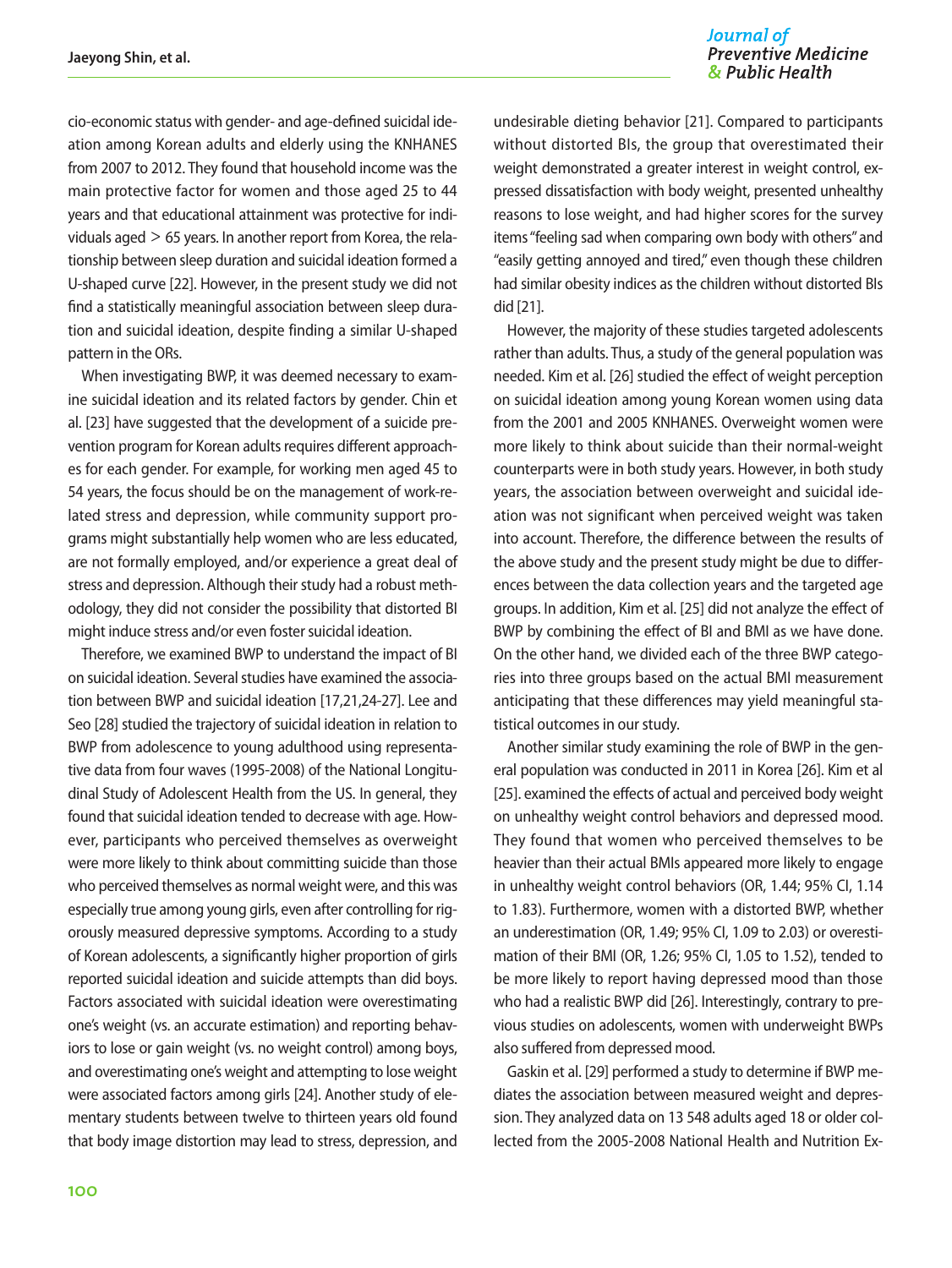amination Survey of the US. Among women, adjusting for BWP weakened the relationship between measured weight and depression. The ORs of depression for being obese and overweight were 2.26 (95% CI, 1.50 to 3.40) and 1.92 (95% CI, 1.29 to 2.85) before adjustment for BWP and 1.72 (95% CI, 1.01 to 2.92) and 1.62 (95% CI, 1.01 to 2.60) after adjustment. Independent from measured weight, women who perceived themselves as underweight (OR, 2.95; 95% CI, 1.47 to 5.14) or overweight (OR, 1.73; 95% CI, 1.14 to 2.61) had an increased odds of depression compared with women who perceived themselves as being at a normal weight. Among men, measured weight, but not overweight BWP nor underweight BWP, was associated with depression, and perceiving oneself as underweight (OR, 2.80; 95% CI, 1.42 to 5.54) was associated with depression. However, it is important to note that the authors of that study did not measure suicidal ideation as the dependent variable; rather, they measured whether increasing depressive symptoms were able to the increase the probability of having suicidal ideation.

Considering the results of these previous studies as well as our own, distorted BWP as measured from objective BMI and subjective BWP seems to be related to suicidal ideation. Thus, those who suffer from distorted body image should be assessed not only objectively according to their BMI but also subjectively by asking about one's self-perception of body weight as possible indicators suicidal ideation, and this kind of assessment might be especially beneficial for Korean women. Moreover, we believe that this simple measurement might help detect patients with suicidal ideation early to reduce the number of suicidal attempts and prevent the incidence of suicides in Korea.

This study has several important strengths. First, we assessed the presence of suicidal ideation, which is more indicative of suicide than measuring depressive mood is. Although there is an established association between depressive mood and suicidal ideation, the outcome can be more clearly defined by investigating the dependent variable firsthand. Second, we used nationally representative data, thus strengthening our study's reliability. In addition, these data were recently collected (2007- 2012), permitting us to make relevant interpretations.

Nevertheless, our study has several limitations. First, due to its cross-sectional design, causal relationships cannot be determined. However, since we divided BMI into categories and examined BMI as an independent variable, it is extremely unlikely that reverse causation is valid. Second, we used suicidal ideation and not attempted suicide as the outcome, even though the association between suicidal ideation and attempts exists

[30-32]. Since suicidal ideation does not always directly result in a suicidal attempt or suicide, determining the strength of the connection between suicidal ideation and suicide without considering the role of mental illness may create some challenges.

In conclusion, this study supports the notion that distorted BWP and suicidal ideation are related. Women with overweight BWP in all BMI categories and underweight perception with normal BMI were more likely to express suicidal ideation than women with a normal BWP and normal BMI were. Therefore, BWP might be an important factor that could be employed to prevent suicidal ideation and improve the mental health of Korean adults, especially Korean women.

## **CONFLICT OF INTEREST**

The authors have no conflicts of interest with the material presented in this paper.

## **REFERENCES**

- 1. Korean Statistical Information Service. National health statistics [cited 2014 Aug 8]. Available from: http://kosis.kr/statisticsList/statisticsList\_01List.jsp?vwcd=MT\_ZTITLE&parentId= D#SubCont (Korean).
- 2. Organisation for Economic Co-operation and Development (OECD). Health at a glance 2013: OECD indicators [cited 2015 Mar 16]. Available from: http://www.oecd.org/els/health-systems/Health-at-a-Glance-2013.pdf.
- 3. Ng M, Fleming T, Robinson M, Thomson B, Graetz N, Margono C, et al. Global, regional, and national prevalence of overweight and obesity in children and adults during 1980-2013: a systematic analysis for the Global Burden of Disease Study 2013. Lancet 2014;384(9945):766-781.
- 4. Kang HT, Shim JY, Lee HR, Park BJ, Linton JA, Lee YJ. Trends in prevalence of overweight and obesity in Korean adults, 1998- 2009: the Korean National Health and Nutrition Examination Survey. J Epidemiol 2014;24(2):109-116.
- 5. Khang YH, Yun SC. Trends in general and abdominal obesity among Korean adults: findings from 1998, 2001, 2005, and 2007 Korea National Health and Nutrition Examination Surveys. J Korean Med Sci 2010;25(11):1582-1588.
- 6. Barry D, Pietrzak RH, Petry NM. Gender differences in associations between body mass index and DSM-IV mood and anxiety disorders: results from the National Epidemiologic Survey on Alcohol and Related Conditions. Ann Epidemiol 2008;18(6):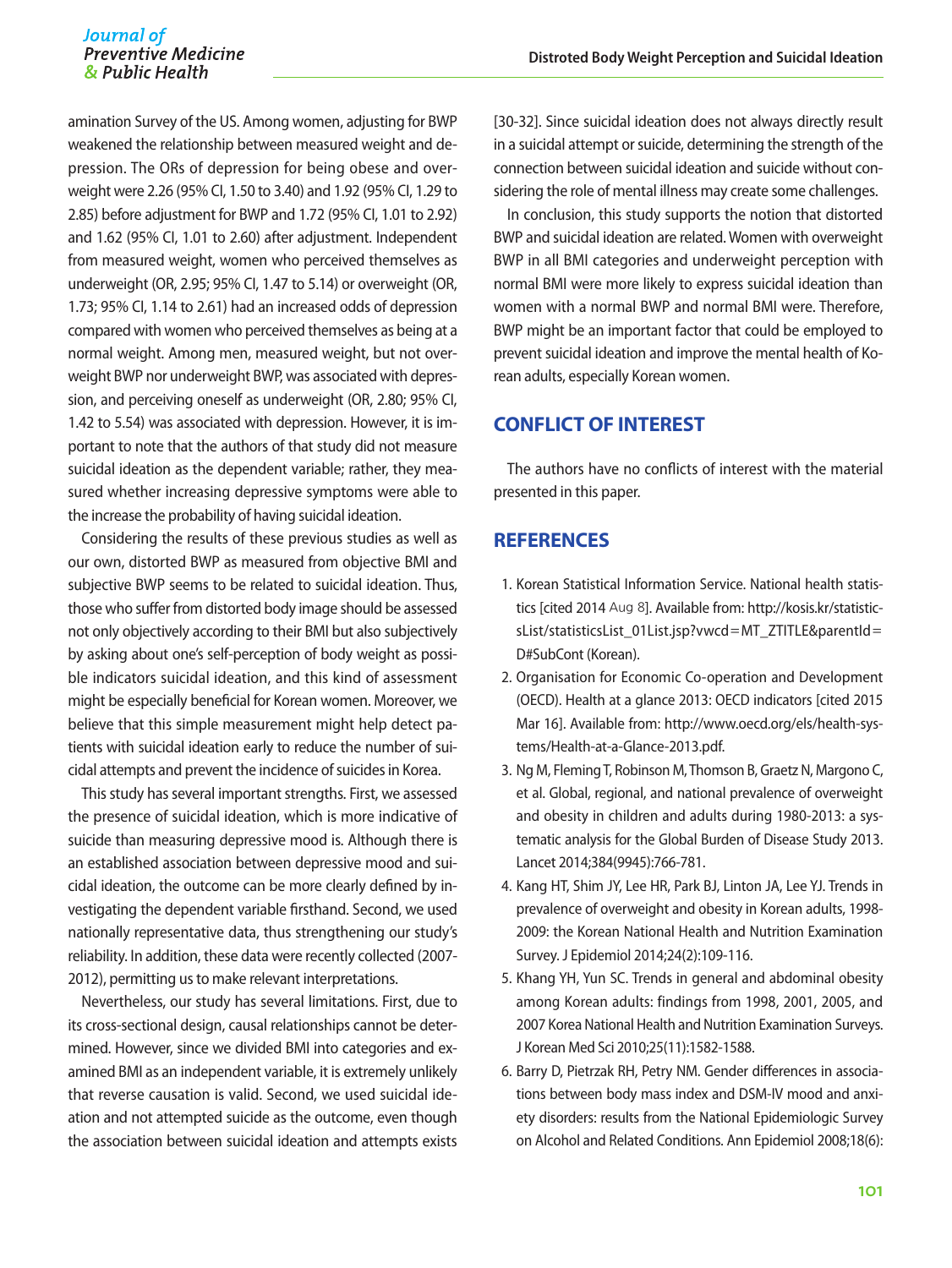458-466.

- 7. Bjerkeset O, Romundstad P, Evans J, Gunnell D. Association of adult body mass index and height with anxiety, depression, and suicide in the general population: the HUNT study. Am J Epidemiol 2008;167(2):193-202.
- 8. Kasen S, Cohen P, Chen H, Must A. Obesity and psychopathology in women: a three decade prospective study. Int J Obes (Lond) 2008;32(3):558-566.
- 9. Petry NM, Barry D, Pietrzak RH, Wagner JA. Overweight and obesity are associated with psychiatric disorders: results from the National Epidemiologic Survey on Alcohol and Related Conditions. Psychosom Med 2008;70(3):288-297.
- 10. Simon GE, Ludman EJ, Linde JA, Operskalski BH, Ichikawa L, Rohde P, et al. Association between obesity and depression in middle-aged women. Gen Hosp Psychiatry 2008;30(1):32-39.
- 11. Heo M, Pietrobelli A, Fontaine KR, Sirey JA, Faith MS. Depressive mood and obesity in US adults: comparison and moderation by sex, age, and race. Int J Obes (Lond) 2006;30(3):513-519.
- 12. Bjerkeset O, Nordahl HM, Mykletun A, Holmen J, Dahl AA. Anxiety and depression following myocardial infarction: gender differences in a 5-year prospective study. J Psychosom Res 2005; 58(2):153-161.
- 13. Fan AZ, Strine TW, Jiles R, Mokdad AH. Depression and anxiety associated with cardiovascular disease among persons aged 45 years and older in 38 states of the United States, 2006. Prev Med 2008;46(5):445-450.
- 14. Herbst S, Pietrzak RH, Wagner J, White WB, Petry NM. Lifetime major depression is associated with coronary heart disease in older adults: results from the National Epidemiologic Survey on Alcohol and Related Conditions. Psychosom Med 2007; 69(8):729-734.
- 15. John U, Meyer C, Rumpf HJ, Hapke U. Relationships of psychiatric disorders with overweight and obesity in an adult general population. Obes Res 2005;13(1):101-109.
- 16. Carpenter KM, Hasin DS, Allison DB, Faith MS. Relationships between obesity and DSM-IV major depressive disorder, suicide ideation, and suicide attempts: results from a general population study. Am J Public Health 2000;90(2):251-257.
- 17. Kim DS. Body image dissatisfaction as an important contributor to suicidal ideation in Korean adolescents: gender difference and mediation of parent and peer relationships. J Psychosom Res 2009;66(4):297-303.
- 18. Inder KJ, Handley TE, Johnston A, Weaver N, Coleman C, Lewin TJ, et al. Determinants of suicidal ideation and suicide attempts: parallel cross-sectional analyses examining geographical loca-

tion. BMC Psychiatry 2014;14:208.

- 19. Lee HY, Hahm MI, Park EC. Differential association of socioeconomic status with gender- and age-defined suicidal ideation among adult and elderly individuals in South Korea. Psychiatry Res 2013;210(1):323-328.
- 20. Moon SS, Park SM. Risk factors for suicidal ideation in Korean middle-aged adults: the role of socio-demographic status. Int J Soc Psychiatry 2012;58(6):657-663.
- 21. Cho JH, Han SN, Kim JH, Lee HM. Body image distortion in fifth and sixth grade students may lead to stress, depression, and undesirable dieting behavior. Nutr Res Pract 2012;6(2):175-181.
- 22. Kim JH, Park EC, Cho WH, Park CY, Choi WJ, Chang HS. Association between total sleep duration and suicidal ideation among the Korean general adult population. Sleep 2013;36(10):1563-1572.
- 23. Chin YR, Lee HY, So ES. Suicidal ideation and associated factors by sex in Korean adults: a population-based cross-sectional survey. Int J Public Health 2011;56(4):429-439.
- 24. Kim JS, Lee K. The relationship of weight-related attitudes with suicidal behaviors in Korean adolescents. Obesity (Silver Spring) 2010;18(11):2145-2151.
- 25. Kim DS, Cho Y, Cho SI, Lim IS. Body weight perception, unhealthy weight control behaviors, and suicidal ideation among Korean adolescents. J Sch Health 2009;79(12):585-592.
- 26. Kim DS, Kim HS, Cho Y, Cho SI. The effects of actual and perceived body weight on unhealthy weight control behaviors and depressed mood among adult women in Seoul, Korea. J Prev Med Public Health 2008;41(5):323-330.
- 27. McCabe MP, Ricciardelli LA. Body image dissatisfaction among males across the lifespan: a review of past literature. J Psychosom Res 2004;56(6):675-685.
- 28. Lee CG, Seo DC. Trajectory of suicidal ideation in relation to perceived overweight from adolescence to young adulthood in a representative United States sample. J Adolesc Health 2013; 53(6):712-716.
- 29. Gaskin JL, Pulver AJ, Branch K, Kabore A, James T, Zhang J. Perception or reality of body weight: which matters to the depressive symptoms. J Affect Disord 2013;150(2):350-355.
- 30. Miranda R, Ortin A, Scott M, Shaffer D. Characteristics of suicidal ideation that predict the transition to future suicide attempts in adolescents. J Child Psychol Psychiatry 2014;55(11):1288-1296.
- 31. Miranda R, De Jaegere E, Restifo K, Shaffer D. Longitudinal follow-up study of adolescents who report a suicide attempt: aspects of suicidal behavior that increase risk of a future attempt. Depress Anxiety 2014;31(1):19-26.
- 32. Miranda R, Scott M, Hicks R, Wilcox HC, Harris Munfakh JL, Shaf-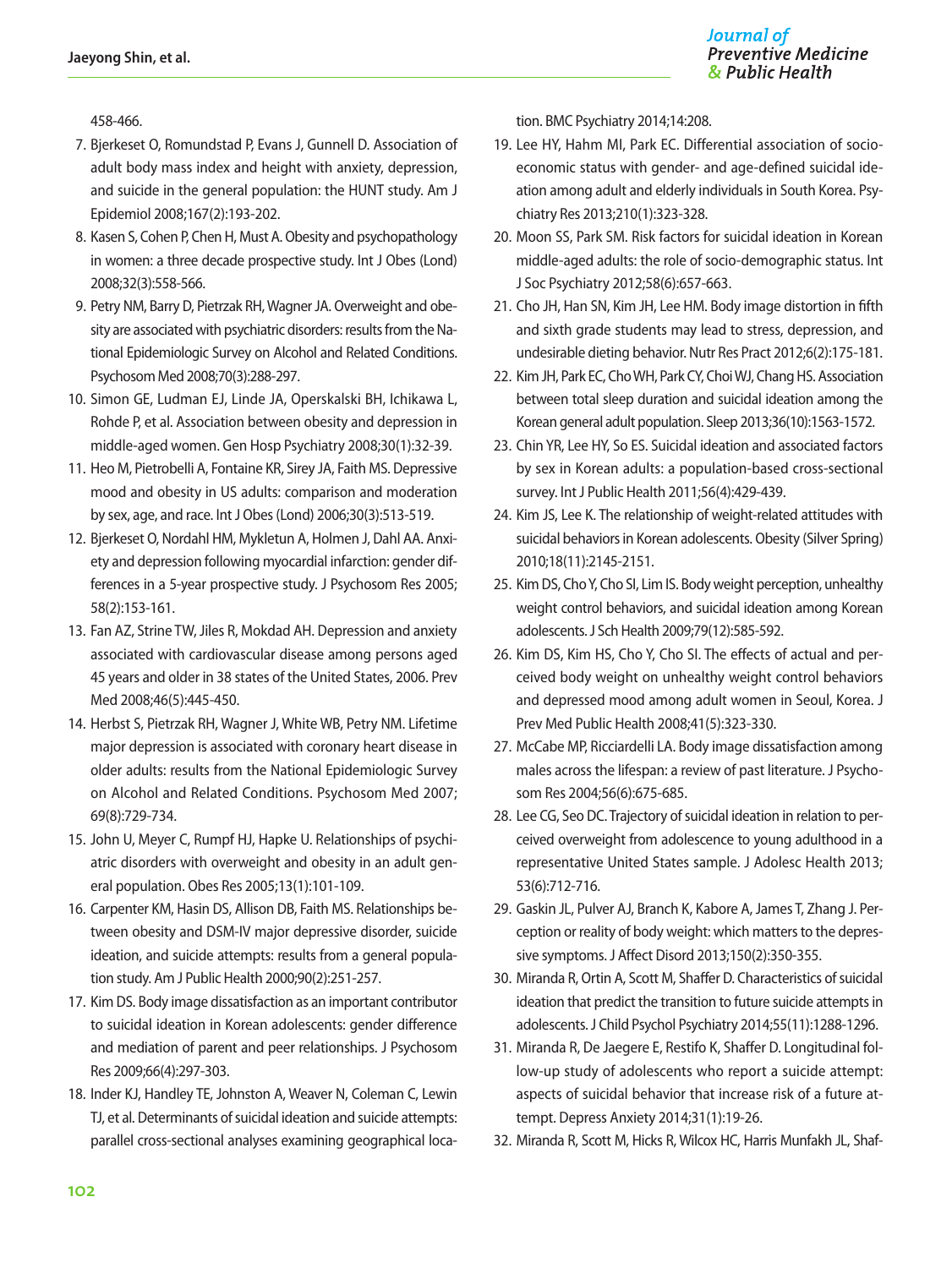fer D. Suicide attempt characteristics, diagnoses, and future attempts: comparing multiple attempters to single attempters and ideators. J Am Acad Child Adolesc Psychiatry 2008;47(1):32-40.